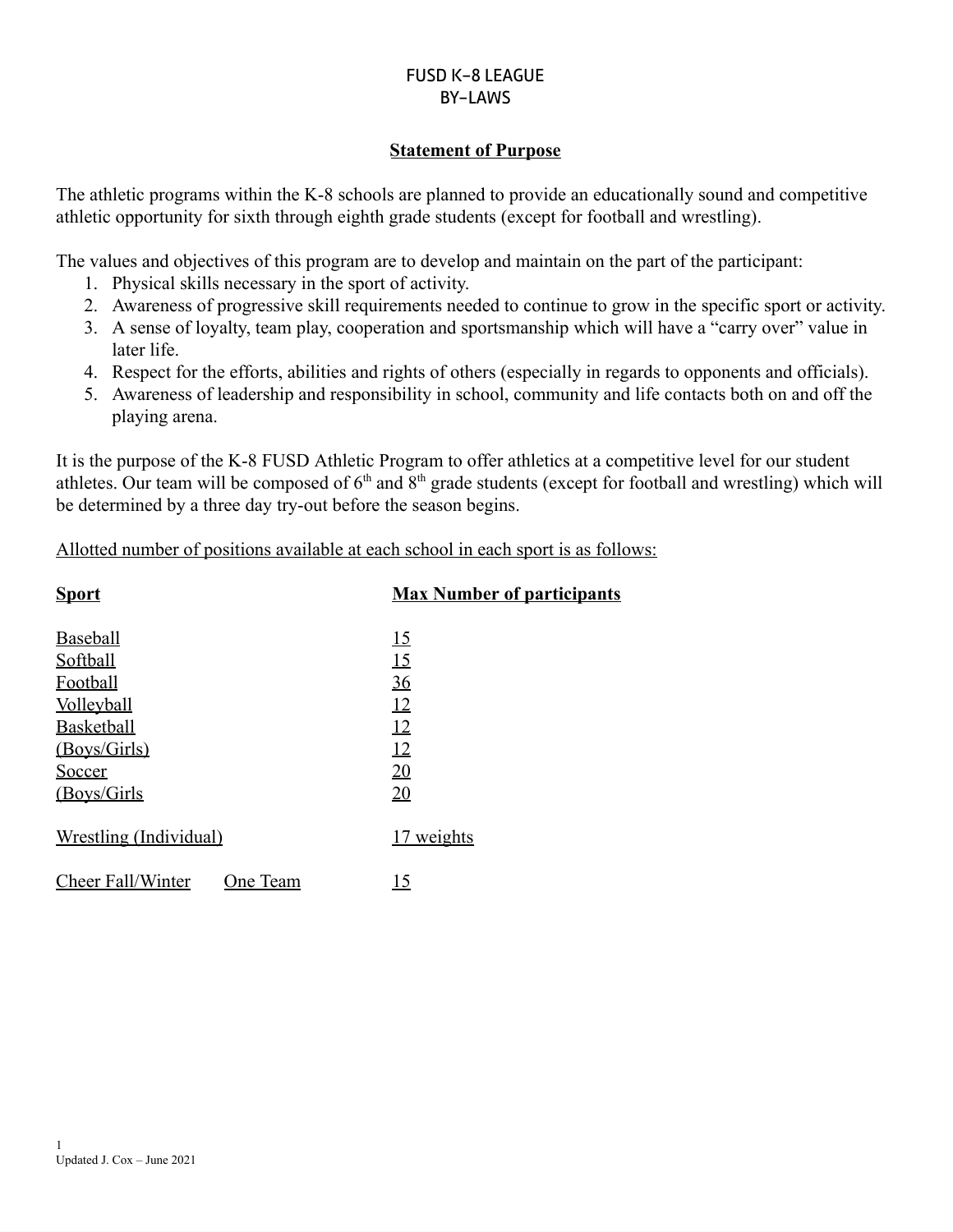## **(Eligibility of Athletes)**

**(Age Requirement)** Any student who turns fifteen (15) years of age on or before September 1 of the current school year will be ineligible to compete.

**(Attendance Requirement)** All athletes must attend at least half day of school on the day of competition to be eligible to participate.

All athletes must be registered students of the school which they represent. Home schooled students will be permitted to participate at the school in their attendance area. \*\*\*Must provide weekly grade check, proof of enrollment, and proof of attendance area.

**(Three-Year Eligibility)** All athletes participating in athletic activities will only be allowed to have three years of athletic eligibility during their K-8 tenure. \*\*Exception: Wrestling

**(Academic Eligibility)** The following conditions apply:

- a. Any athlete with an F will be considered ineligible for one week. (M-M)
- b. Grade checks will be done every Friday and the ineligibility period will run Monday to Monday of the following week.
- c. All core and specials classes will be used in determining eligibility.
- d. A grade check will be run prior to the start of the season. Any athlete that is not academically eligible will not be allowed to try out. (Excluding the fall season of sport)
- e. Any student/athlete that has been declared academically ineligible three (3) times in any given season will be removed from his/her team for the remainder of that season of sport.
- f. In the event that a teacher error resulted in an athlete being declared ineligible, a grade change and resulting change in eligibility status must be addressed by noon on Monday.
- g. The site administrator has final say in determining the eligibility status in cases where extenuating circumstances may exist.

### **(Sportsmanship Rule)**

### **(Unsportsmanlike Conduct)**

- a. If an official, administrator or tournament director deems the action of a coach, student-athlete or fan to be unsportsmanlike, a warning may be given to this participant that a continuation of the misconduct will result in removal from the contest. It is not necessary however, for an official to provide a warning in some instances before removing them.
- b. Any participant ejected from the game by a game official or tournament director, shall be given two (2) minutes to vacate the premises. Premises are defined as the total area of the contest and any spectator area including bleachers, crow's nests, press box, lobby etc. The coach may not return to watch the game and/or make any decisions for the team the remainder of the contest or tournament.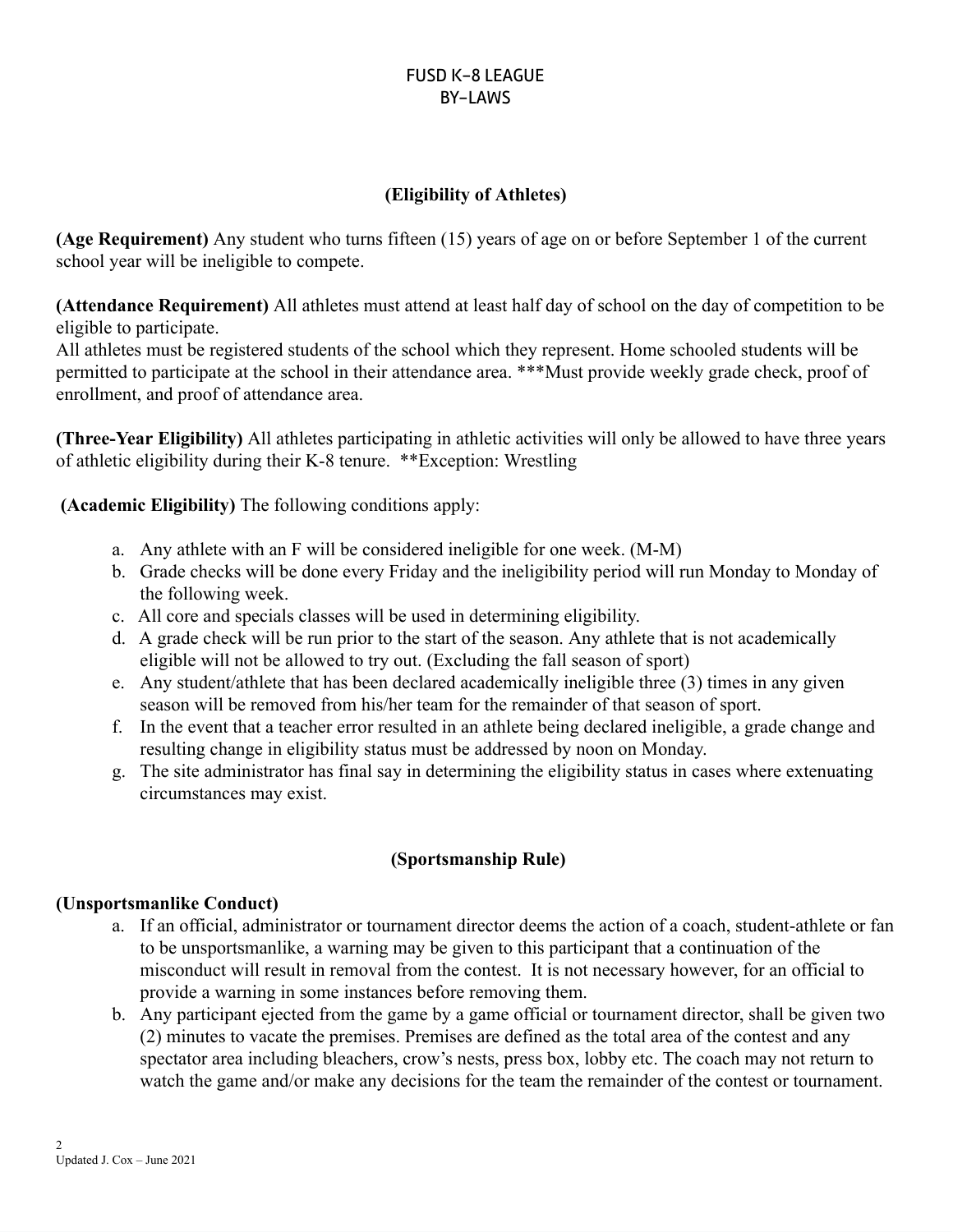c. In the event a coach has been ejected, an assistant coach or responsible school official must be assigned to supervise and direct the team for the remainder of the contest. A responsible school official can be an administrator, athletic director, counselor, teacher or board member. Unless a parent falls under these criteria they are NOT a responsible school official. If a responsible school official is not located in a timely manner the school must forfeit the contest.

**(Penalties for Ejections)** A coach or student-athlete ejected from a contest for any reason shall be subject to the following without appeal:

- a. *FIRST EJECTION*: Ineligible for the next contest at that level of competition and all other contests during that interim at any level. A coach or player that is ejected may NOT compete for the remainder of the day.
- b. *SECOND EJECTION:* Ineligible for the next two contests at that level of competition and all other contests during that interim.
- c. *THIRD EJECTION:* Ineligible for the remainder of the season for that particular sport.
- d. *END OF THE SEASON EJECTION:* If the ejection occurs at the end of the season (last game) and no contests remain, the penalty shall be enforced at the beginning of the subsequent season of competition in which the coach or player participates regardless of the sport.

## **(Drugs, Alcohol, and Tobacco)**

**(Prohibited Substance)** Any coach or athlete using any vaping products, tobacco, alcoholic beverages or misusing drugs at any time on or near district property, shall be removed from the team or event.

### **(Hazing)**

### **JICFA ©**

# **HAZING**

There shall be no hazing, solicitation to engage in hazing**,** or aiding and abetting another who is engaged in hazing of any person enrolled, accepted for or promoted to enrollment, or intending to enroll or be promoted to District schools within twelve (12) calendar months. For purposes of this policy a person as specified above shall be considered a "student" until graduation, transfer, promotion or withdrawal from the District school. "Hazing" means any intentional, knowing or reckless act committed by a student, whether individually or in concert with other persons, against another student, and in which both of the following apply:

- The act was committed in connection with an initiation into, an affiliation with, or the maintenance of membership in any organization that is affiliated with an education institution.
- The act contributes to a substantial risk of potential physical injury, mental harm or degradation, or causes physical injury, mental harm or personal degradation.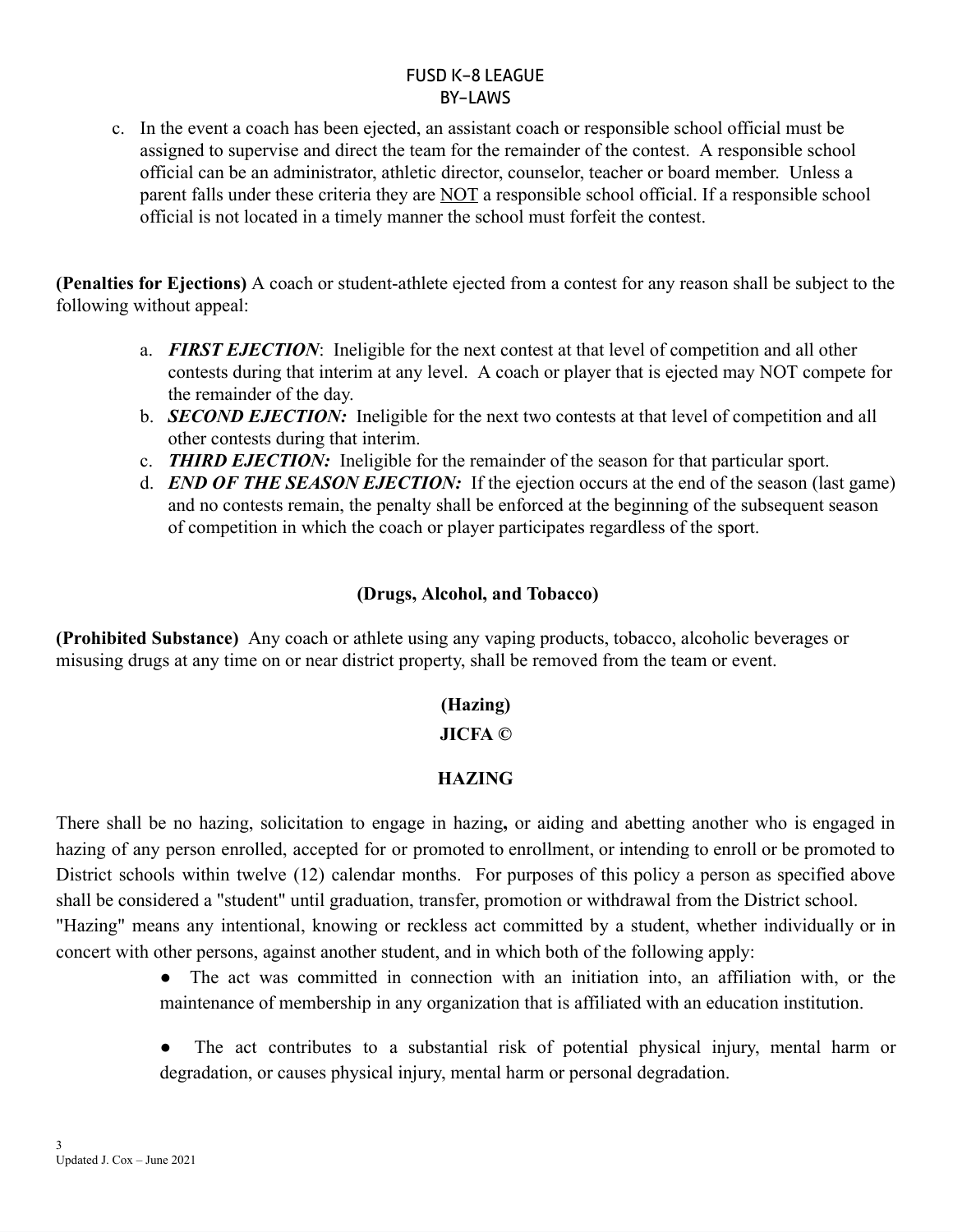"Organization" means an athletic team, association, order, society, corps, cooperative, club, or similar group that is affiliated with an educational institution and whose membership consists primarily of students enrolled at that educational institution.

It is no defense to a violation of this policy if the victim consented or acquiesced to hazing.

In accord with statute, violations of this policy do not include either of the following:

● Customary athletic events, contests or competitions that are sponsored by an educational institution.

● Any activity or conduct that furthers the goals of a legitimate educational curriculum, a legitimate extracurricular program, or a legitimate military training program.

All students, teachers and staff shall take reasonable measures within the scope of their individual authority to prevent violations of this policy.

Students and others may report hazing to any professional staff member.

Professional staff members must report the incident to the school administrator or next higher administrative supervisor, in writing, with such details as may have been provided. A failure by a staff member to timely inform the school administrator or next higher administrative supervisor of a hazing allegation or their observation of an incident of hazing may subject the staff member to disciplinary action in accord with District policies. The staff member shall preserve the confidentiality of those involved, disclosing the incident only to the appropriate school administrator or next higher administrative supervisor or as otherwise required by law. Any instance of reported or observed hazing which includes possible child abuse or violations of statutes known to the staff member shall be treated in accord with statutory requirements and be reported to a law enforcement agency.

To assure that students and staff are aware of its content and intent, a notice of this policy and procedure shall be posted conspicuously in each school building and shall be made a part of the rights and responsibilities section of the student handbook. Forms for submitting complaints are to be available to students and staff in the school offices.

Disposition of all reports/complaints shall be reported to the Superintendent. The Superintendent will determine if the policies of the District have been appropriately implemented and will make such reports and/or referrals to the Board as may be necessary.

All violations of this policy shall be treated in accordance with the appropriate procedures and penalties provided for in District policies related to the conduct and discipline of students, staff, and others.

Adopted: date of Manual adoption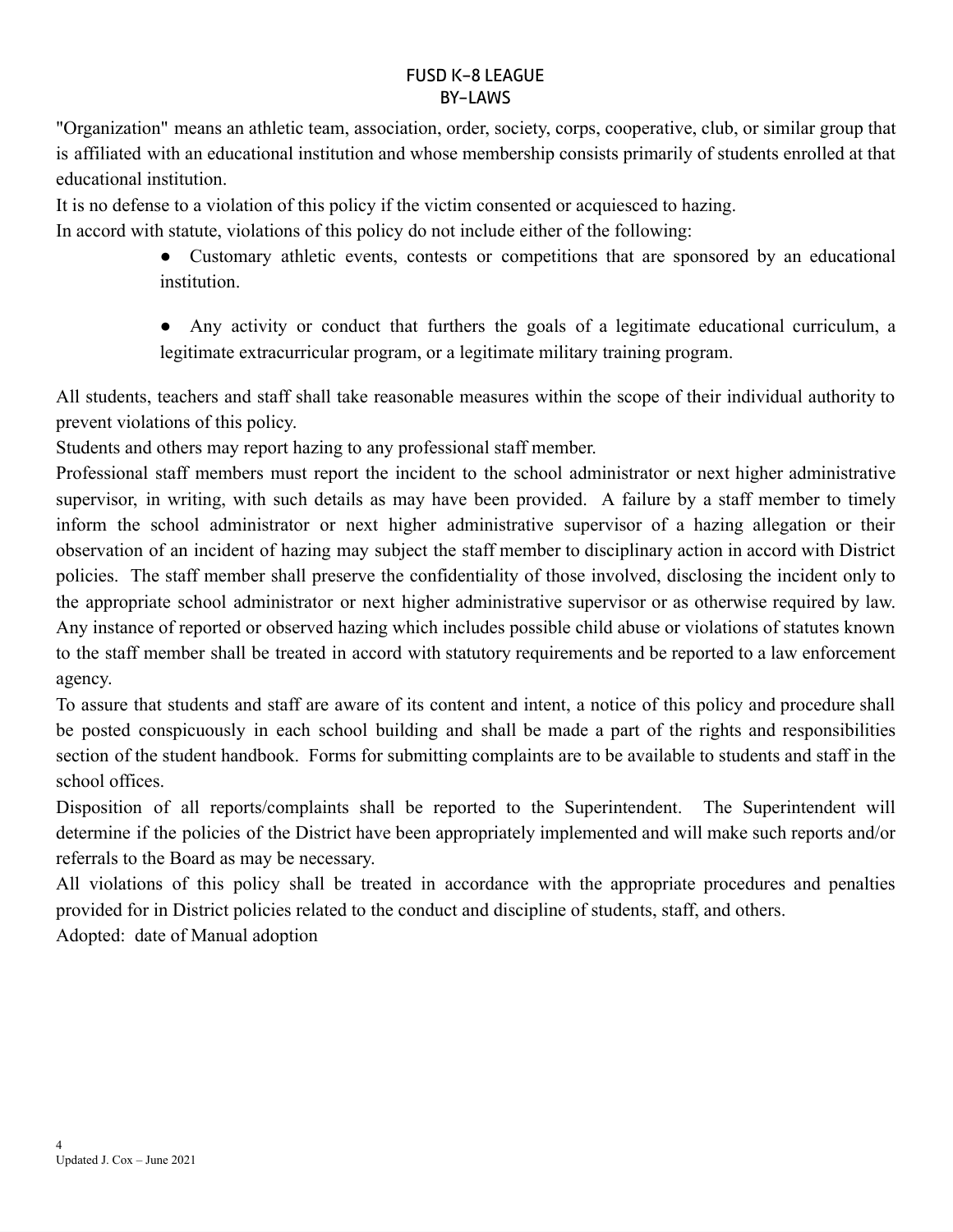# **(Sport-Specific Rules)**

### **(Football)**

- a. One team will be made up of  $7<sup>th</sup>$  and  $8<sup>th</sup>$  grade students. 6<sup>th</sup> grader students may not play football.
- b. A master league schedule will be established each year for participating schools.
- c. Each game will consist of four (4) quarters, which are eight (8) minutes in length.
- d. The approved game ball is an official junior high regulation ball.
- e. National Federation Rules shall apply.
- f. There shall be a minimum of 10 practices (Tryouts included) prior to the first regular season game. The two weeks shall be mandatory. If a student comes out for football late (after the first day of practice) that student must have at least ten days of practice prior to competing in a game.
- g. A minimum of three officials are required (one certified) to conduct a game, although four officials are highly recommended.
- h. During regular season and playoffs a game cannot end in a tie; overtime rules will be used to determine the winner.
- i. Season records will be used to seed the tournament.
- j. Once the difference in the score is 30 pts we will use a running clock.
- k. Screw in cleats are allowed as long as they are plastic. Molded plastic or rubber bottom cleats are the suggested approved footwear. (No metal)
- l. Playing time is at the discretion of the coach.

# **Volleyball**

- a. A master league schedule will be established each year for participating schools.
- b. Seven four and one eighth inch (7'4 1/8") net height
- c. Ten (10') foot spike line
- d. During the regular season teams will follow HS rules. 2 games to 25 pts, and a  $3<sup>rd</sup>$  one to 15 pts if necessary.
- e. Rally scoring will be used.
- f. Season records will be used to seed the tournament.
- g. During the tournament best 2 out of 3 games. First two games to 25 points, if needed third game to 15 points.
- h. Playing time is at the discretion of the coach.

# **(Boys/Girls Basketball)**

- a. A master league schedule will be established each year for participating schools.
- b. Official High School regulation, leather boy's/girl's basketball is required to be used.
- c. During regular season and playoffs games there will be four 7 minute quarters with a 1 minute break between quarters and a 5 minute half.
- d. During the regular season, a game cannot end in a tie. Overtime rules apply.
- e. No numbering restrictions on uniforms.
- f. Mercy rule in effect when one team is up by 20 points, (Running clock and leading team cannot press full court). If the team that is down cuts into the lead from 20 points to 10 points, the clock continues to run. Once the mercy rule is implemented it stays for the remainder of the game.
- g. NFHS rules used.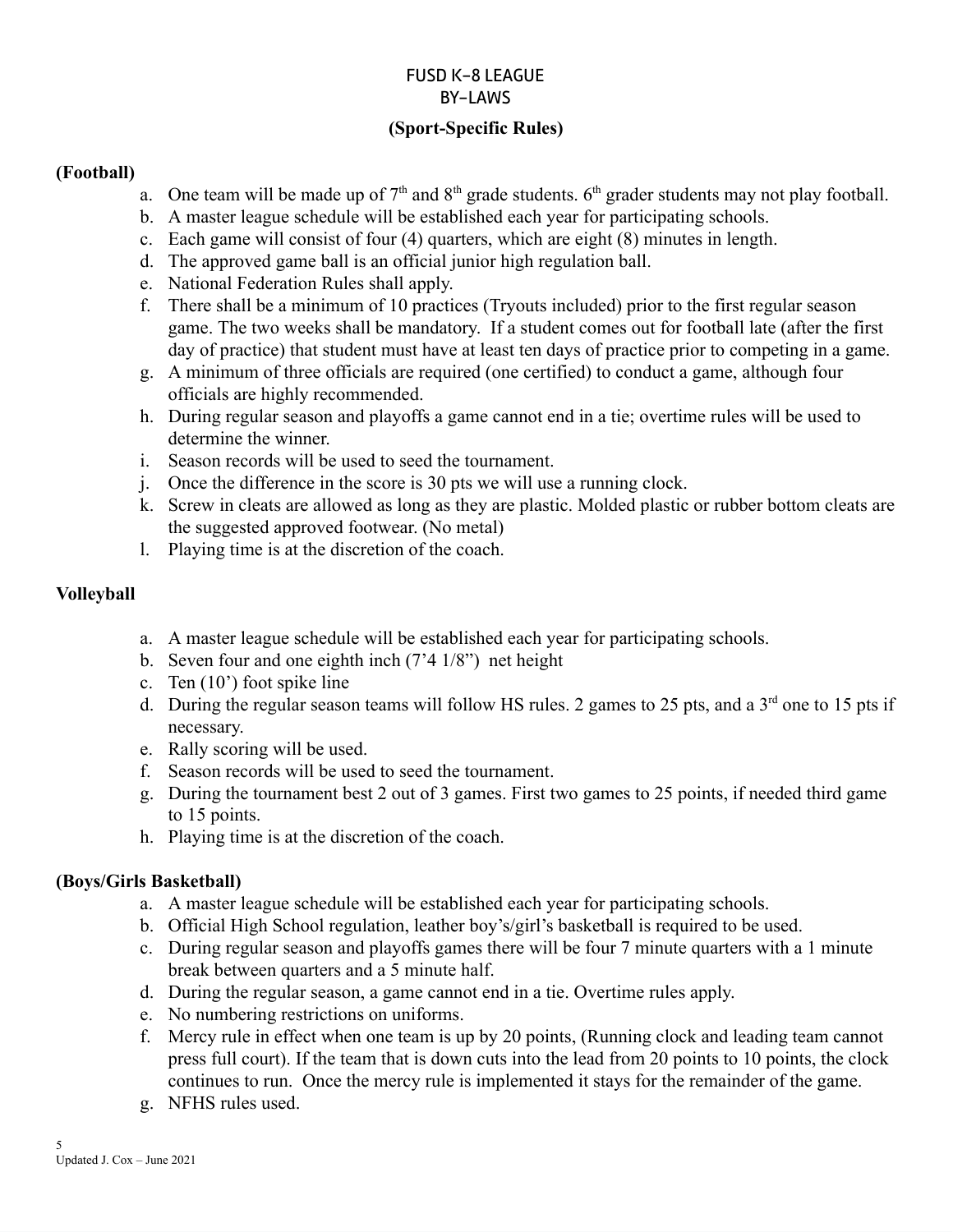- h. League tournament at the conclusion of the regular season. (All teams will qualify)
- i. Season records will be used to seed the tournament
- j. Playing time is at the discretion of the coach.

## **(Baseball/Softball)**

- a. A master league schedule will be established each year for participating schools.
- b. NFHS rules used with the exceptions listed below.
	- a. During the regular season games will be six (6) innings in length or 2 hrs.

# **Regular Season Pitching Rules - Baseball VI - PITCHERS**

**a)** Any player on a regular season team may pitch. (**NOTE:** There is no limit to the number of pitchers a team may use in a game.)

**(b)** A pitcher once removed from the mound/game cannot return as a pitcher. A pitcher remaining in the game, but moving to a different position, can return as a pitcher anytime in the remainder of the game, but only once per game.

**(c)** The manager must remove the pitcher when said pitcher reaches the limit for his/her age group as noted below, but the pitcher may remain in the game at another position:

**11-12** - 85 pitches per day

**Exception:** If a pitcher reaches the limit imposed in Regulation VI (c) for his/her league age while facing a batter, the pitcher may continue to pitch until any one of the following conditions occurs: 1. That batter reaches

# base; 2. That batter is put out; 3. The third out is made to complete the half-inning. **Note 1: A pitcher who** delivers 41 or more pitches in a game cannot play the position of catcher for the remainder of that day. Note 2: Any player who has played the position of catcher in four or more innings in a game is not **eligible to pitch on that calendar day.**

**(d)** League must adhere to the following rest requirements:

- If a player pitches 66 or more pitches in a day, four (4) calendar days of rest must be observed.
- If a player pitches 51-65 pitches in a day, three (3) calendar days of rest must be observed.
- If a player pitches  $36-50$  pitches in a day, two (2) calendar days of rest must be observed.
- If a player pitches 21-35 pitches in a day, one (1) calendar days of rest must be observed.
- If a player pitches 1-20 pitches in a day, no  $(0)$  calendar day of rest is required
- During the regular season, pitch count limit is determined after each single game appearance.
- Only official game pitches count, this includes foul balls. (all strikes, balls  $\&$  pitches that result in the ball being placed in play).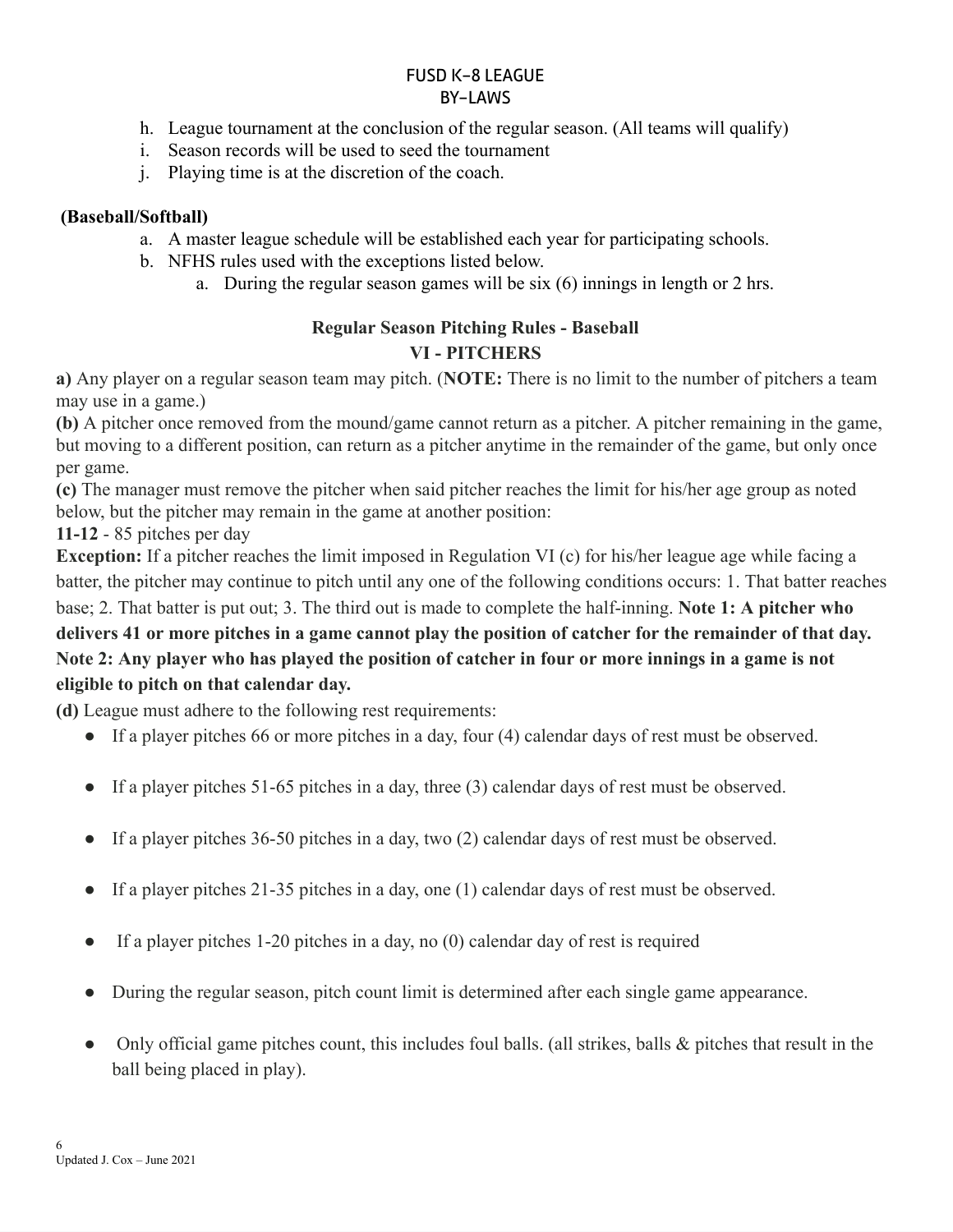- Dead ball (Balks and pitches thrown but time has been called) do not count.
- Both coaches will sign off on required paperwork after the game, to verify the pitch counts.
- The home team will be responsible for keeping track of the pitch counts for both teams.
- The pitch count chart will be used.
- Coaches are encouraged to consult with each other at the end of each inning, to eliminate issues.
	- c. Re-entry rules apply for player substitution. Any of the nine starting players (including the pitcher) may use re-entry. If the starting player leaves the game and re-enters, they must bat in their original hitting position.
	- d. A courtesy runner may be used for either the pitcher or catcher. The courtesy runner may not be a player currently in the game.
	- e. Umpires may call the game for insufficient light or adverse weather conditions.
	- f. If the game was called due to weather after 4 complete innings the last complete inning will determine the winner. If less than 4 complete innings the game will be rescheduled.
	- g. A ten run rule is in effect after 4 complete innings. After 2 complete innings if the score reaches a 20pt spread the game will be called.
	- h. Adult member coaches may occupy coaching boxes and are not required to be in uniform.
	- i. A player is permitted to occupy one of the coaching boxes, but must be in uniform and wear a helmet.
	- j. A team may use a designated hitter (DH) If the DH enters the game to play defense the DH is lost for the rest of the game.
	- k. Line up cards (2) should be presented to the home plate umpire and opposing coach prior to the game.
	- l. Ground rules are covered prior to the start of the game.
	- m. During the season and playoffs tiebreaker rules apply.
	- n. Season records will be used to seed the tournament.
	- o. Playing time is at the discretion of the coach.
	- p. Screw in cleats are allowed as long as they are plastic. (No Metal Cleats Are Allowed)
	- q. Home teams will provide official NFHS game balls.

### **(Cheer)**

- a. The sport is open to all  $6<sup>th</sup>$   $8<sup>th</sup>$  grade athletes.
- b. A master league schedule will be established each year for participating schools.
- c. NFHS rules used.
- d. During regular season cheer squads will cheer at all football games and at all basketball games.
- e. At the end of each cheer season there will be a district cheer competition.
- f. At the end of FB cheer season the competition will be a show cheer competition.
- g. At the end of BB cheer season the competition will be a dance competition.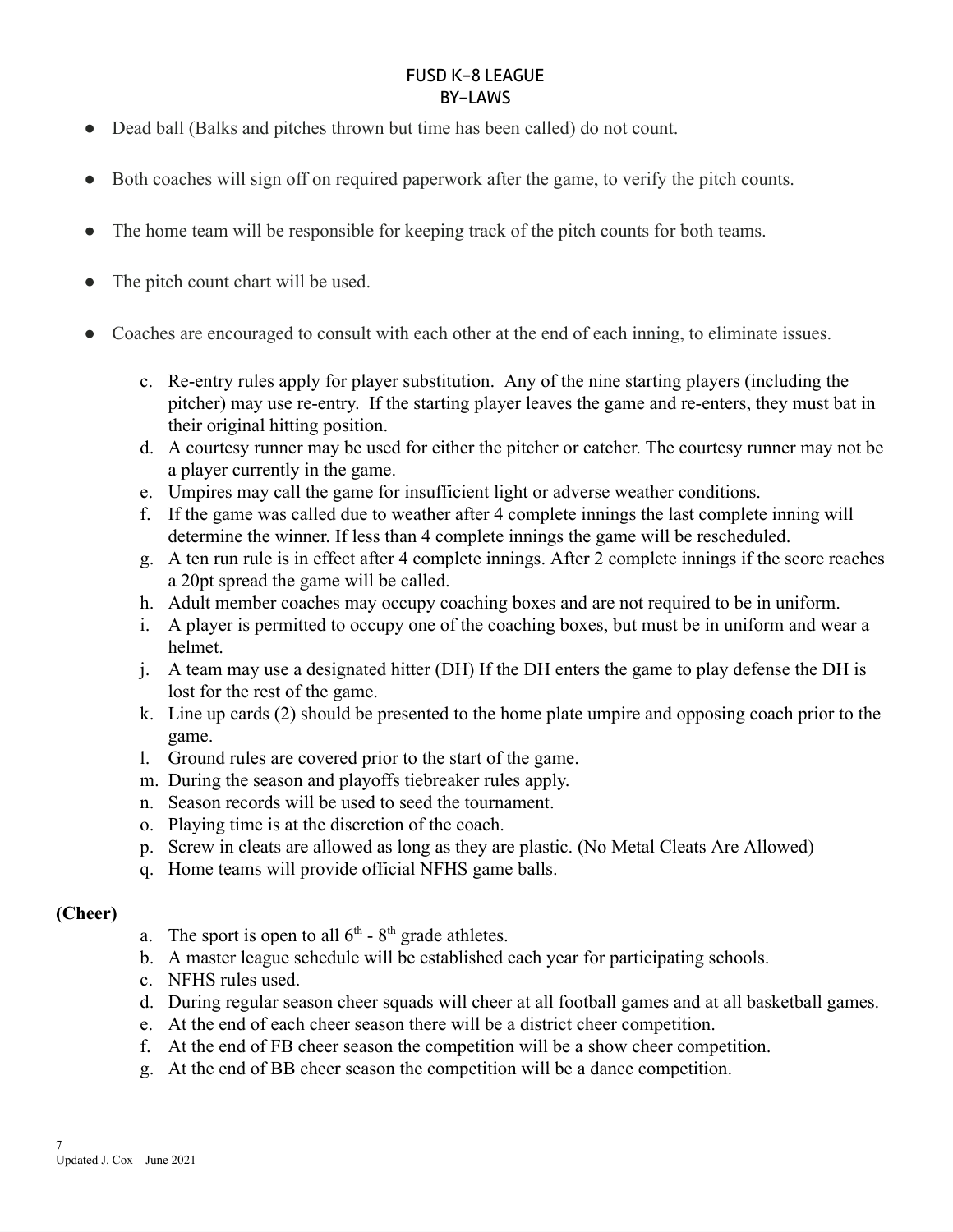- h. Stunt Restrictions: All stunts will follow the United Spirit Association INTERMEDIATE guidelines. These guidelines can be found at [https://usa.varsity.com/Competitions/Spirit-Nationals.](https://usa.varsity.com/Competitions/Spirit-Nationals)
- i. Basket tosses are not permitted at the junior high level per National Federation of High School rules.
- j. It shall be the purpose of cheer teams to promote and uphold team spirit for those you encounter, to develop good sportsmanship by example, to support good relations in the community and between teams and squads during events. Cheer team's primary purpose is to support the athletic programs of their schools. Competition is secondary to supporting the athletic programs.

### **(Boys/Girls Soccer)**

- a. There will be a boys and girls team. The sport is open to all  $6<sup>th</sup>$   $8<sup>th</sup>$  grade athletes.
- b. A master league schedule will be established each year for participating schools.
- c. NFHS rules used.
- d. During the season and playoffs there will be two 25 minute halves, running time, with a 5 minute halftime.
- e. Season records will be used to seed the tournament.
- f. Regular season games CAN end in a tie. No overtime play in the regular season. In the playoffs only, we will follow tiebreaker rules.
- g. Playing time is at the discretion of the coach.

h. All soccer players must have shin guards (AIA requires NOCSAE approved guards) Screw-in cleats are not allowed; molded plastic or rubber bottom cleats are the only approved footwear. No metal cleats allowed.

# **Wrestling**

- A. Open practices will be held at Florence High School, Poston Butte High School, Walker Butte, San Tan Foothills, and Magma Ranch. Transportation will be provided to practice but athletes will be responsible to arrange transportation home from practice.
- B. Athletes must wear wrestling shoes, shorts and t-shirt.
- C. Athletes with braces must wear a mouthpiece.
- D. Practice locations; Florence K8 and Anthem K8 will practice at FHS. Walker Butte and Skyline Ranch will practice at Walker Butte. Copper Basin and Circle Cross Ranch will practice at PBHS. San Tan Heights will practice at San Tan Foothills. Magma Ranch K8 practice will be held at Magma Ranch.
- E. This sport is open to all  $4<sup>th</sup>-8<sup>th</sup>$  grade male and female student athletes.

### **Wrestling General Information**

- A. Each school will field one team based on weight classification only. All additional matches will be exhibition matches only and not count toward team score.
- B. All three periods are to be one (1) minute in length plus one minute sudden death in the district tournament matches.
- C. Regular season matches that end in a tie, will remain a tie.
- D. A wrestler may wrestle in a PE type uniform.
- E. Headgear is required. Mouthpieces will be required for athletes with dental braces.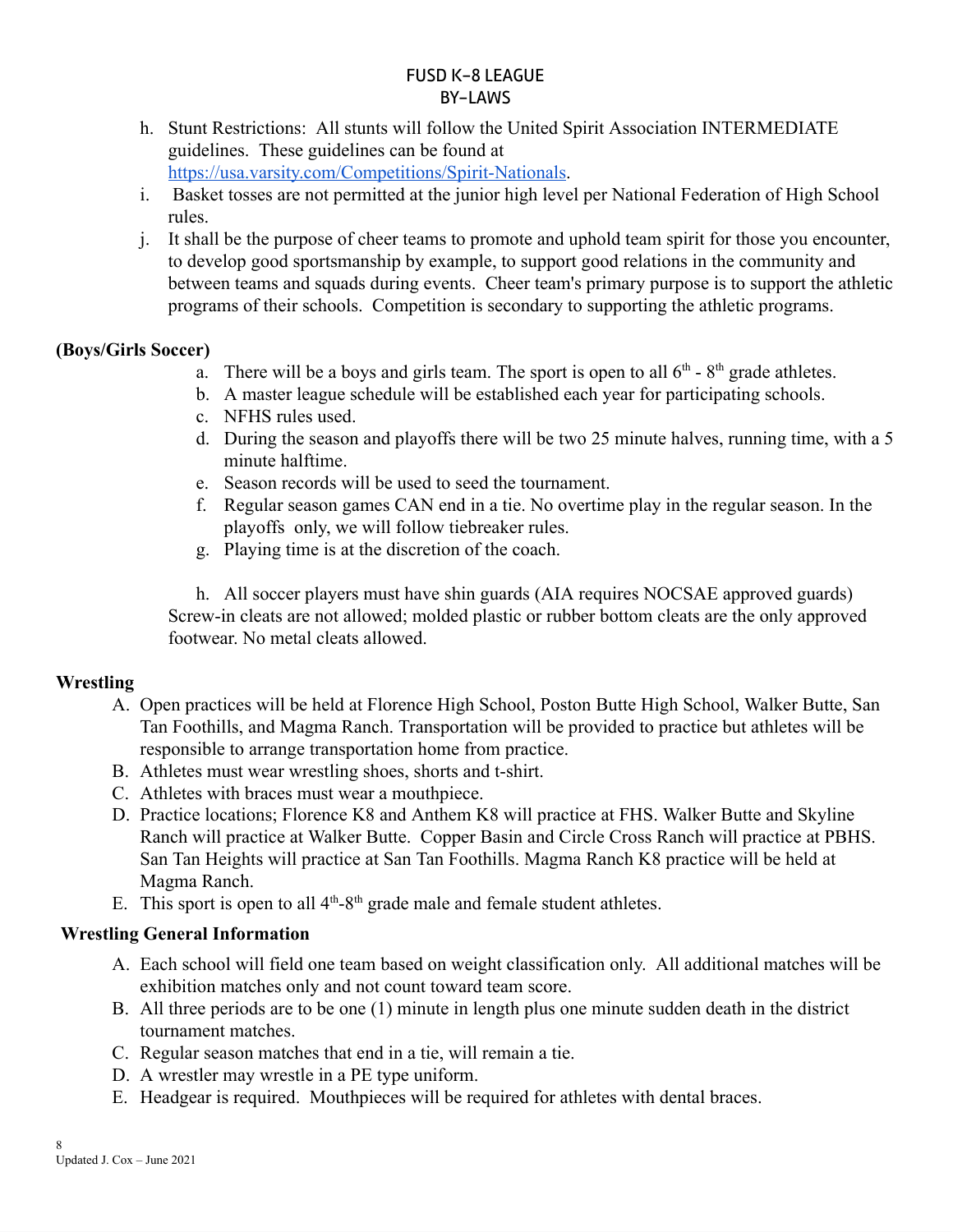- F. Nineteen (19) weight classes constitute a full team.
- G. Super heavyweight If both schools have wrestlers over 225 pounds, no more than a 25-pound differential will be allowed; it will not count in scoring of dual or tournament meets.
- H. All decisions pertaining to the bracketing of the conference tournament will be decided at the coaches meeting and will be ABSOLUTELY FINAL. All decisions pertaining to the bracketing of the conference tournament will be decided by the tournament director and coaches. Each wrestler will be drawn according to their rank order (highly skilled to low skilled).
- I. One official is required.
- J. At the District Tournament, a wrestler will be seeded based on a random draw. Wrestling down a weight class by intentionally cutting weight is absolutely forbidden.
- K. The Florence USD discourages the cutting of weight for any wrestler at any time.

### **Weight Classes**

63 & 68 were added

- **78lbs 133lbs**
- **83lbs 142lbs**
- **88lbs 154lbs**
- **93lbs 167lbs**
- **98lbs 180lbs**
- **104lbs 200lbs Heavyweight max.**
- **111lbs 201lbs – 225lbs Super Heavyweight max.**
- **118lbs (25lbs maximum differential on weights over 225 – no points awarded)**

Wrestling Tournaments:

- A. **There will be weekly Tri/Bi meets at each location. These will not count for team scores. These matches are to promote "mat time".**
- B. **There will be a mid-season tournament held at the high school after the 4th week of practice.**
- C. There will be an end of the season tournament held at the high school after the  $7<sup>th</sup>$  week of practice
- D. **Tournaments will be a random draw individual bracket format.**
- E. **Coaches will weigh in wrestlers at the practice previous to the tournament.**
- F. Four mats will be used for the tournament. Each mat will be split down the middle to increase the **available space.**
- G. **High school wrestlers from FHS, STFH and PBHS or volunteers will act as officials for the tournaments.**
- H. Medals will be awarded for  $1<sup>st</sup> 4<sup>th</sup>$  place finishers.
- I. **School points will be awarded. The school with the most points will receive an award. Only one wrestler per weight class will be scored for each team. The head coach must select thier scoring wrestler PRIOR to the tournament.**

# **Required Equipment:**

A. **t-shirt, shorts, tennis shoes/wrestling shoes**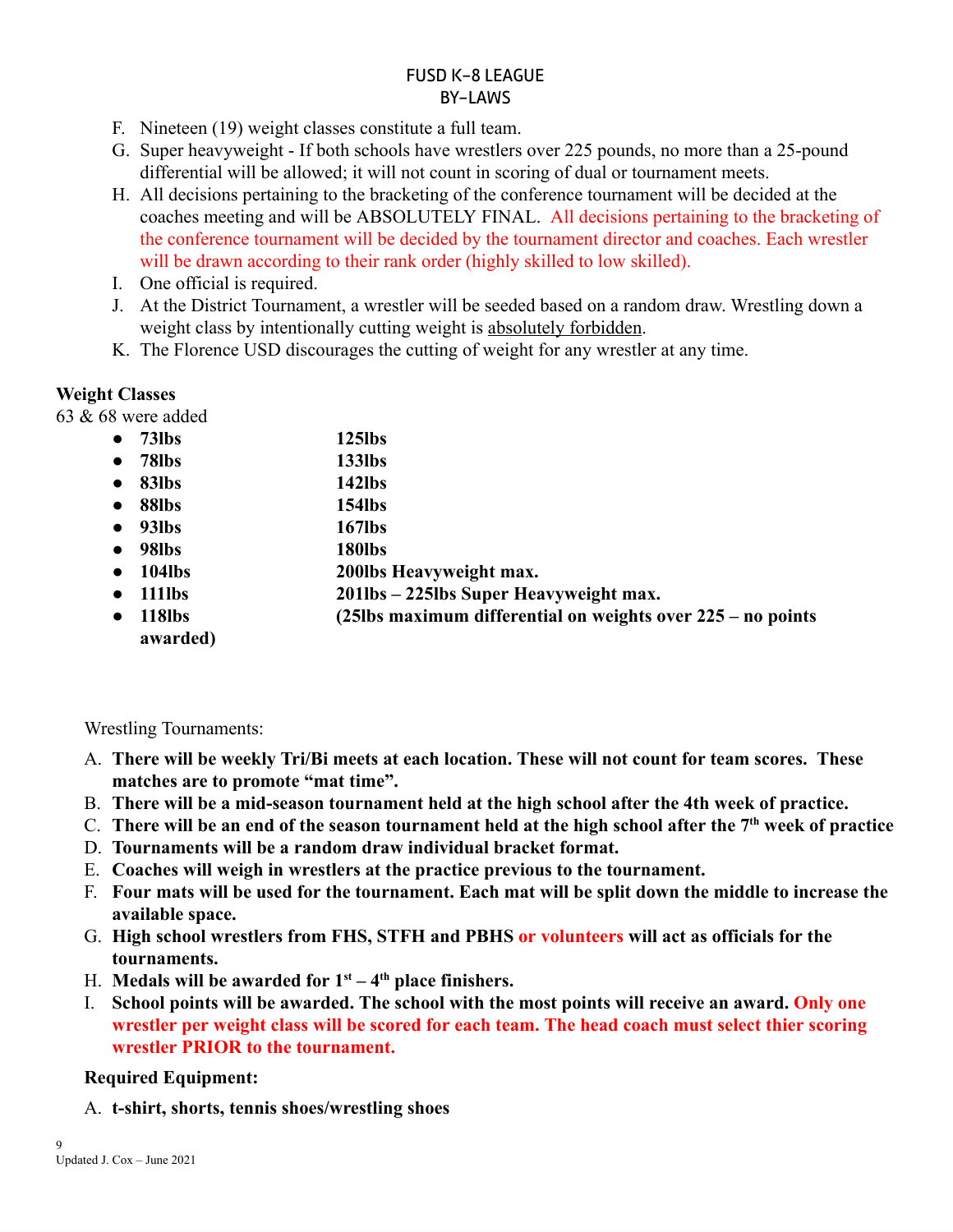- B. **mouthpiece if have braces**
- C. **headgear**
- D. **skull cap for hair exceeding eyebrow length**
- E. **singlet's may be worn for tournaments**
- F. **braces or adaptive equipment if needed**

### Specific Sport Tie Breaker Rules

### **Football**

Over Time Procedure: At the end of the fourth quarter and the score is tied, the NFHS tiebreaker rule will be in effect. There will now be a three-minute intermission during which both teams may confer with their coaches. During the intermission the official will meet the captains at the center of the field for a coin toss. The winner of the toss shall be given the choice of defense or offense or which end of the field the ball will be put in play. Each team shall be permitted one additional time-out for each extra period. AFTER THE COIN TOSS - (Offensive team) will put the ball in play first and ten on (defensive team) 10-yard line. The possession shall be terminated if the offense scores or the defense has possession of the ball at the end of any down, or offense fails to make the line-to-line gain. After the offense has completed its possession, the defense will become the offensive team. In order to ensure equal game conditions, both teams shall use the same goal. If the score remains tied after each team has been given one series, the procedure shall be repeated (except there will be no coin toss), until a winner is determined. There will be an intermission of two minutes during which the loser of the original coin toss will be given first choice of the options that includes the option to change goals. First choice of options will alternate for each overtime period. There will be an intermission of five minutes after every third overtime period.

### **Basketball**

In the event of a tie after four quarters of regulation play, the teams will play a (3) three minute overtime. If the game is still tied after the first overtime, two-minute overtimes will then be played.

### **Softball / Baseball**

If the game is tied after 6 innings the game will continue using the "International Tiebreaker Rule". Under this rule, each team starts the inning with the player who completed the last official plate appearance, as a base runner on second base. Each subsequent inning will start the same until a winner has been determined

#### **Soccer**

In the tournament there will be an overtime period if necessary to determine a winner. That overtime consists of **2** five minute halves. There will be no halftime between them, but teams will switch directions at the start of the second five minute OT period . At the end of the overtime period if the score is still tied, there will be a shoot out. Only players on the field at the conclusion of the overtime period are eligible to participate in the shootout. Each team selects 5 shooters (report # and order to referee). A coin toss will determine who shoots first. Shots are taken from the 12 yard mark (penalty spot). The team who scores the most goals out of 5 shots wins. If the game is still tied after all 5 shooters have shot, the teams select 5 different shooters for a sudden